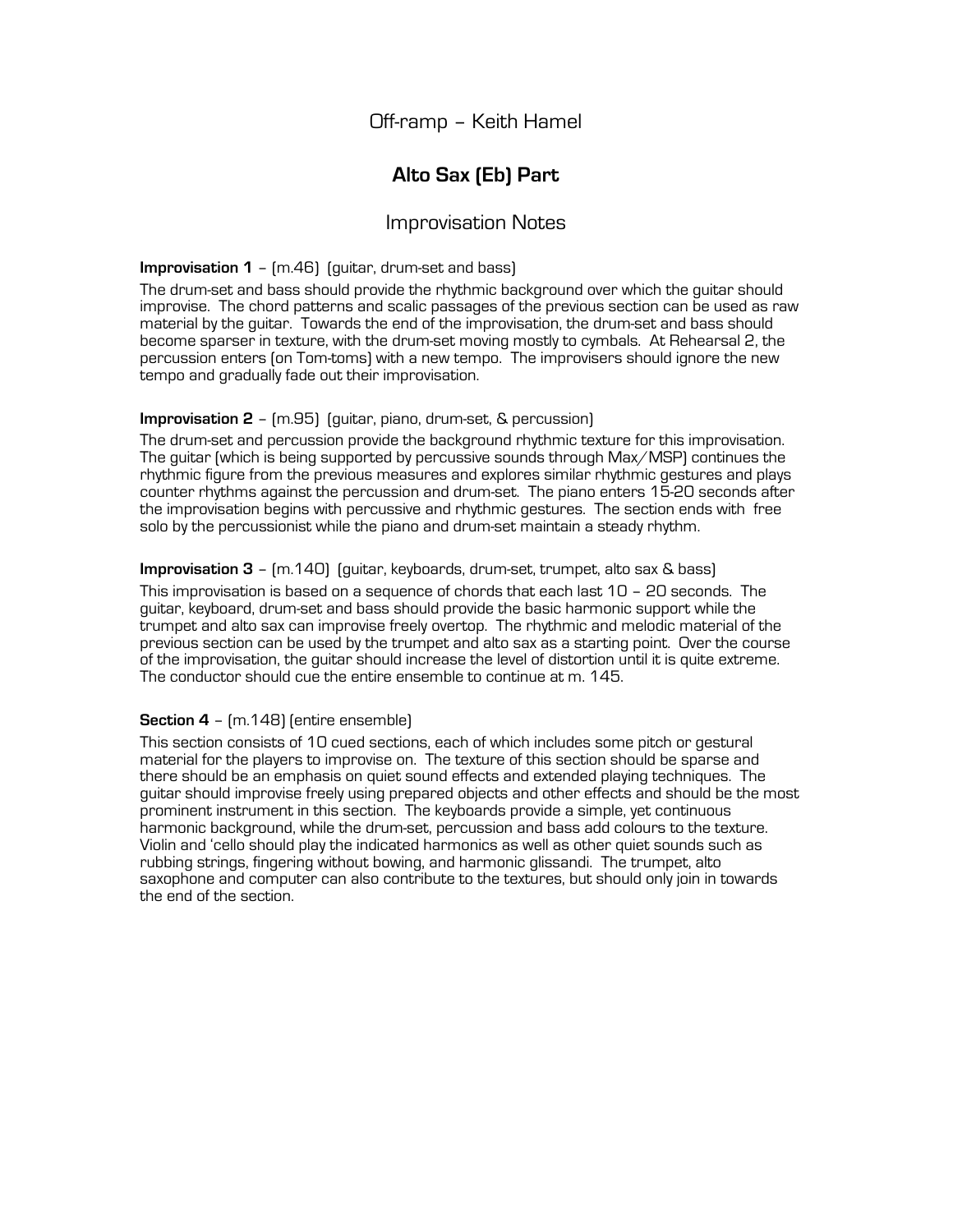



















Hamel: Off-ramp Alto Saxophone in Eb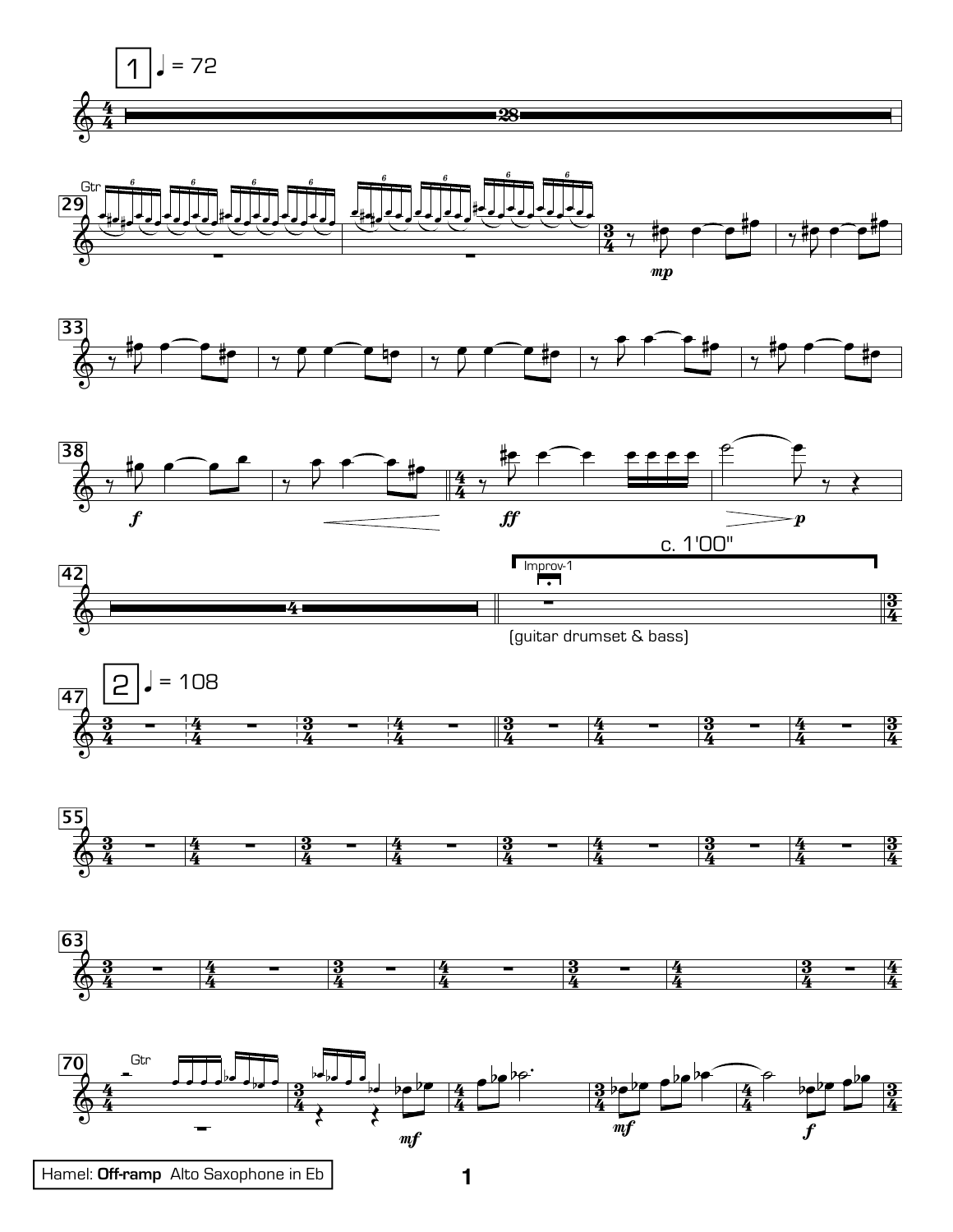













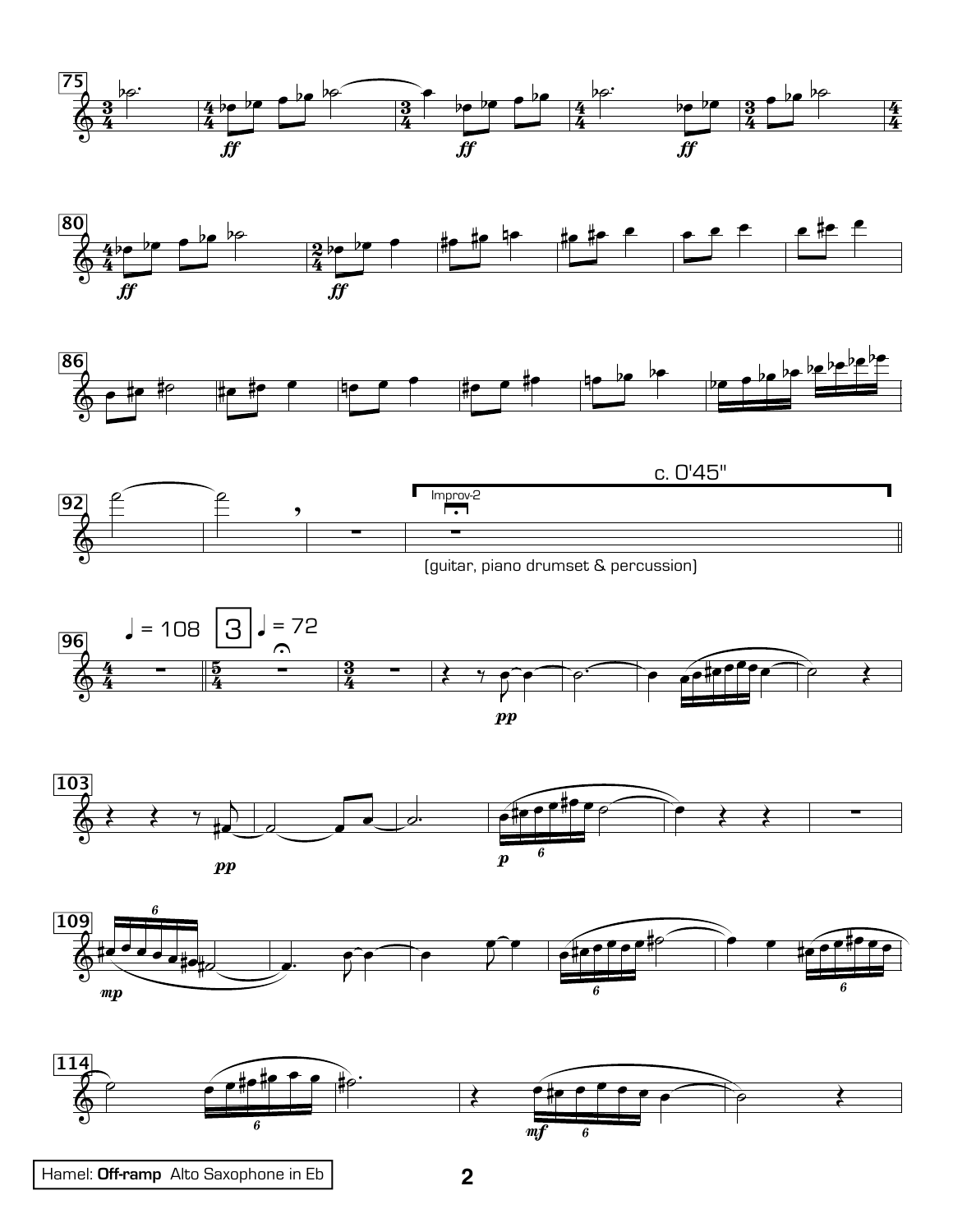











(with guitar, keyboards, trumpet, drumset & bass)



 $\mathbf{3}$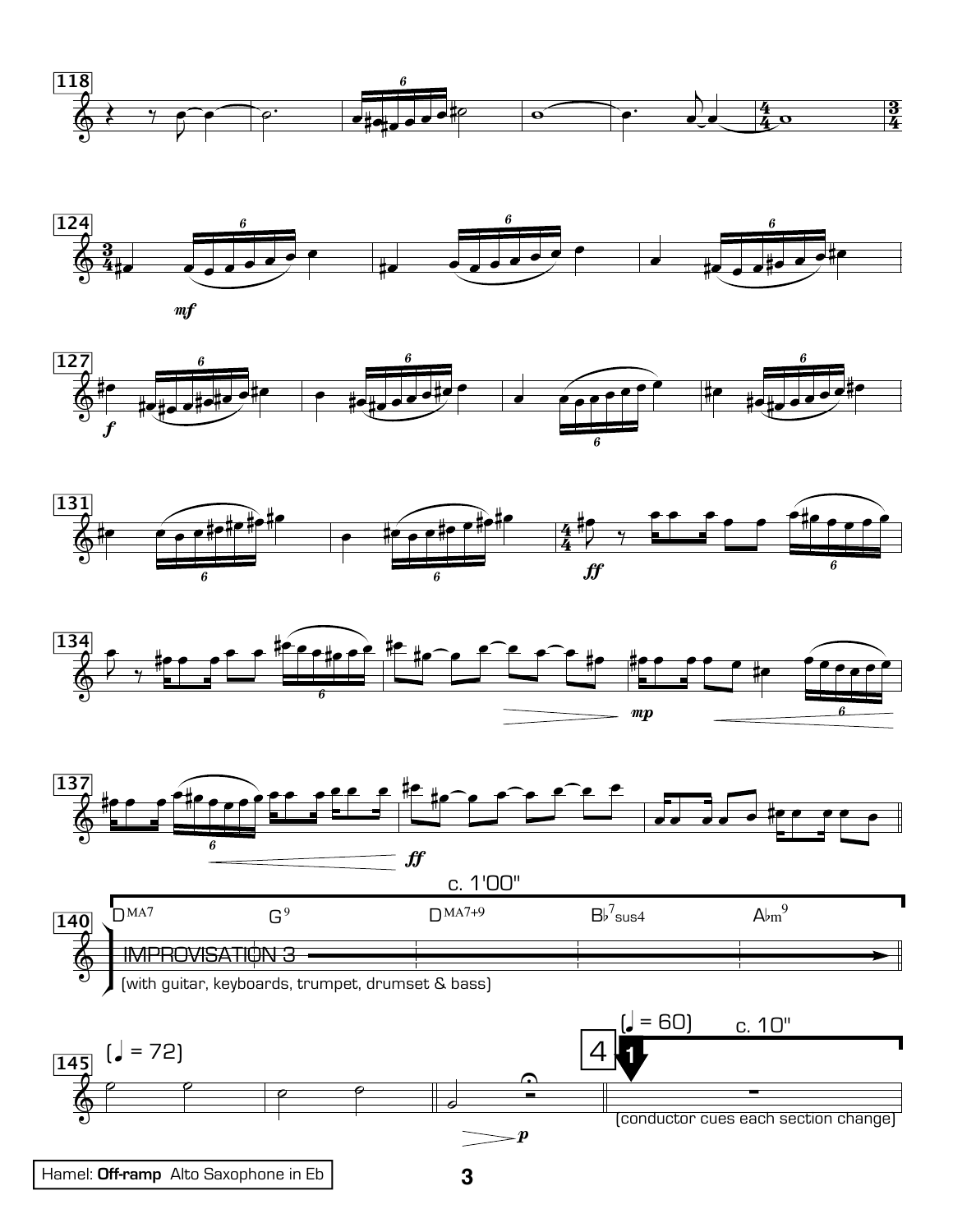











 $\mathbf{f}$